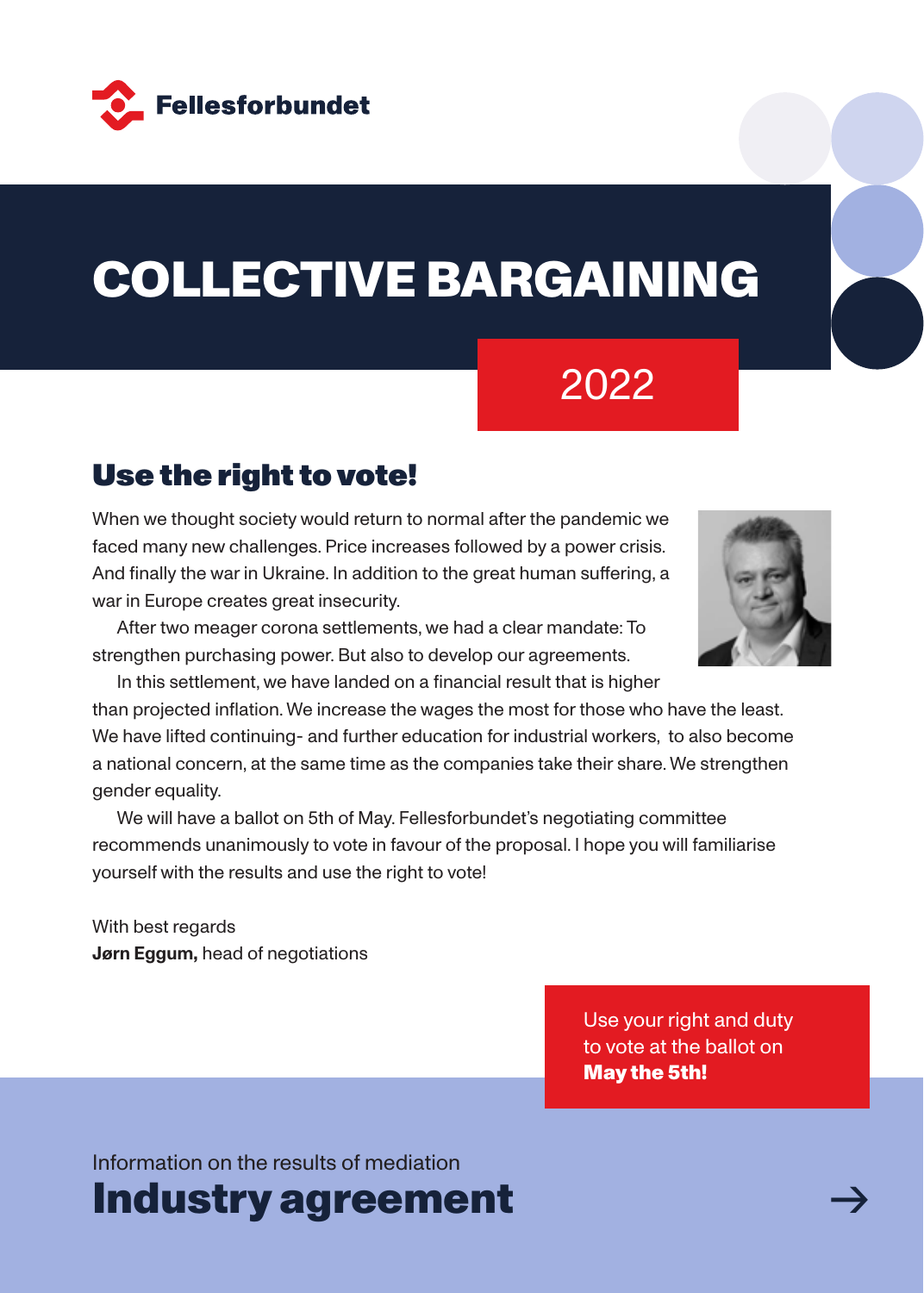# Recomended results for the Industry agreement

## Some of the most important results:

#### **Economy**

With effect from 1st of April, a general supplement to everyone of NOK 4, - pr. hour.

The textile and garment section is given an extra supplement of NOK 2, - pr. hour with effect from 1st of April.

The rates of the agreement are raised with 5.28% with the exception of those rates which have their own regulatory provisions or practices.

The minimum wage rates have been raised between NOK 6.70 and NOK 7.80 from 2021 to 2022

## **Offshore**

Offshore workers have been given better predictability for more free period at home after the end of the offshore period.

Clarification of the right to payment in the event of interruption of the offshore period, and for work in excess of the normal offshore period.

## **Extended scope (VO part)**

By local agreement, all employees associated with production can be covered by the VO part. Provisions for this are included in a separate appendix.

Continuing and further education A letter from the government about an continuing and further education reform for industrial workers.

Time off work with pay for one day to take professional, continuing and further education.

# **Equality**

Changes in the agreement for specific provisions regarding equality and discrimination.

### **Workwear**

Better provisions on custom workwear for both women and men.

# **Safety work glasses with strength**

The company must provide safety work glasses with strength. Detailed guidelines to be determined in each company.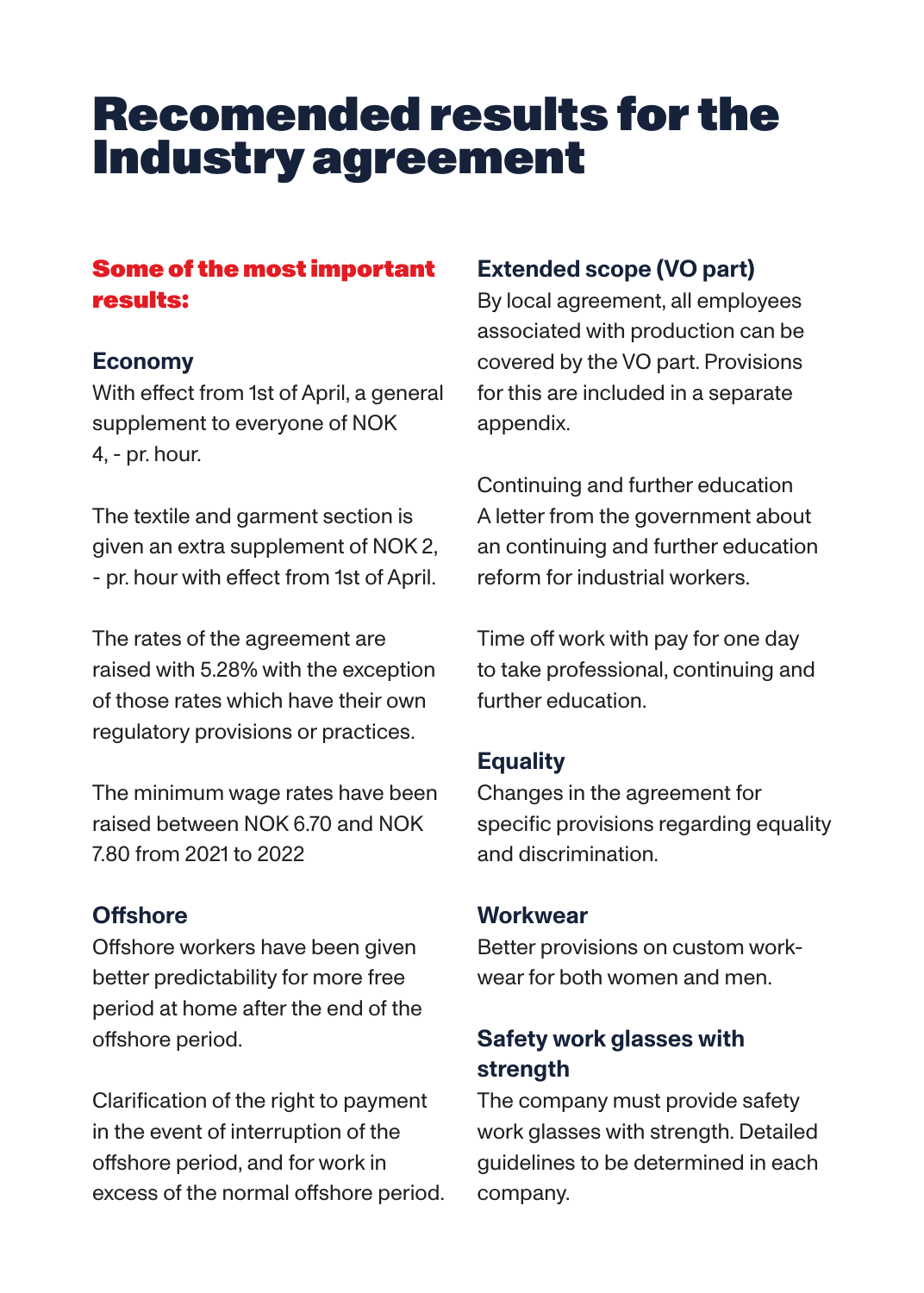#### **Textile and garment section**

The regulations in the agreement on local negotiations have been given a new text. This should make the provision easier to use correctly.

#### **Special increase in seniority rates.**

Increase in normal wage rates. The lowest rates have been removed.

#### **Short welfare leave**

A committee is established to review the rules on short welfare leave.

The committee will look at possibilites for changes so that provisions on welfare leave can better satisfy the needs of the members.

#### **Bonus systems (VO section)**

Measurement criteria such as frequency of injuries and sick leave must be avoided.

## The framework for the settlement is calculated at 3.7%.

#### To see the full result you can follow this QR code (norwegian only)

Or use this link: www.fellesforbundet.no/tariff2022

If you need further assistance, contact the shop steward at your work.